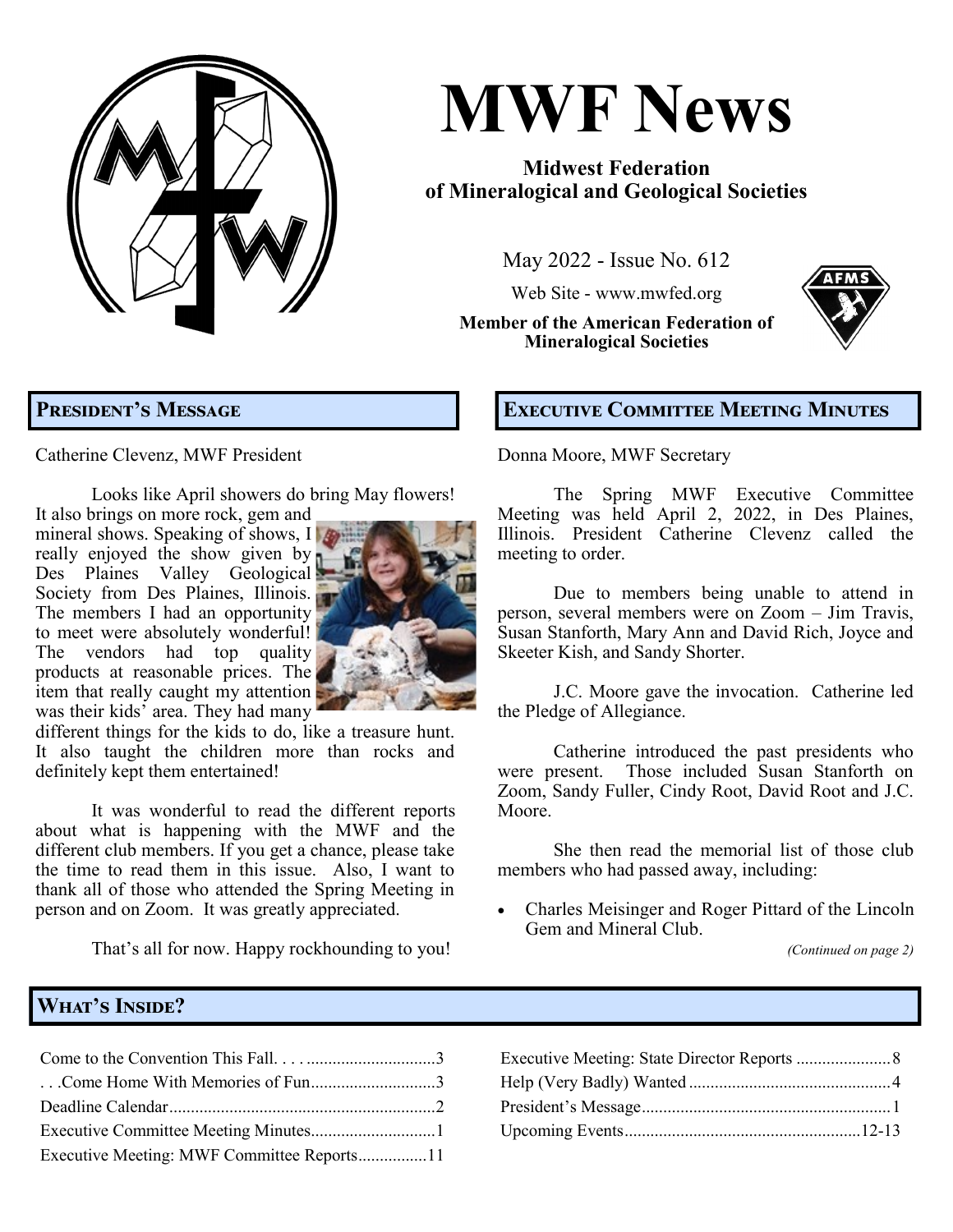#### **MWF OFFICERS**

President: Catherine Clevenz 1334 Melvin Drive Toledo, OH 43615 419-340-5276 clevenz@gmail.com

| 1 <sup>st</sup> VP: Mary Ann Ferguson-Rich 2nd VP: Cheryl Neary<br>1166 Broadview<br>Tallmadge, OH 44278<br>330-630-9625<br>mafergusonrich@gmail.com | 42 Jefferson Avenue<br>Patchogue, NY 11772<br>516-449-5341<br>ciervo.neary@gmail.com | The ar<br>Oct. 22-23, 2<br>the Ozark Mo<br>articles on pag |
|------------------------------------------------------------------------------------------------------------------------------------------------------|--------------------------------------------------------------------------------------|------------------------------------------------------------|
| Secretary: Donna Moore                                                                                                                               | Treasurer: Sandy Fuller                                                              | Rockh                                                      |
| 25235 N. Illinois Highway 97                                                                                                                         | 8445 Grange Boulevard                                                                | submitted at a                                             |
| Cuba, IL 61427                                                                                                                                       | Cottage Grove, MN 55016                                                              | <b>MWF</b>                                                 |
| 309-789-6501                                                                                                                                         | 651-459-0343                                                                         | the                                                        |
| mwfsecretary@gmail.com                                                                                                                               | mwftreas@rock-biz.biz                                                                | $\sim$ $\sim$ $\sim$ $\sim$                                |

#### **Deadline Calendar**

North Lakes Academy is sponsoring a nationwide **Youth Poster Contest** for students in grades 1 through 8; deadline for entries is **May 1, 2022**. Contact Michelle Cauley, [mcauley@](mailto:mcauley@northlakesacademy.org)  [northlakesacademy.org,](mailto:mcauley@northlakesacademy.org) for information.

nual **MWF** Convention will be held **022**, in Springfield, Missouri, hosted by untain Gem  $\&$  Mineral Society. See the  $e$  3.

*Road* of the Year Awards may be ny time for certificates and a mention in News. Contact Jeanine Mielecki, [jaynine9@aol.com.](mailto:jaynine9@aol.com)

#### **Executive Committee Minutes: In Memoriam, Treasurer's Report, State Directors**

*(Continued from page 1)*

- Anne Cook Past MWF President, Scholarship Honoree, Past AFMS Secretary.
- Reuben Shalander of the Northwest Wisconsin Gem & Mineral Society, Indianhead Gem & Mineral Society, and Stillwater Gem & Mineral Society.
- Tom Whitlatch, Past President of the MWF, Past Iowa State Director, member of Cedar Valley Rocks and Minerals Club.
- Jim Tubbs of the Neville Public Museum Geology Club.
- Rick Jassen, Sioux Empire Gem and Mineral Society.
- Margaret Campbell-Barr
- Merwin Smith
- Bill (Wm) H. Tite
- Laurence Alexander, Sara Bergeron, David McIntyre, Edward Reynolds, and Joseph Soncrant of the Michigan Mineralogical Society.
- Ed Reynolds, founding father of Toledo Gem & Mineral Club.
- Marian Warner of the Akron Mineral Society.
- Betty White and Bob Mansell of the Independence Gem & Mineral Society.

Cindy Root, parliamentarian, reviewed the rules of the meeting.

Sandy Fuller presented the end-of-year treasurer's report with a comparison as well as the current year to date. There have been \$39,185 in revenue so far and \$28,911 in expenses. State Director for Missouri/Arkansas asked about a budgeted amount for his office. Sandy explained it was for incidentals and legitimate expenses that he chose to turn in. J.C. Moore moved to accept the treasurer's report. Cindy Root seconded the motion, which carried.

Cheryl Neary called the State Directors portion of the meeting to ordear. Her written report was available. Those present included Bruce Steinmetz, Missouri/Arkansas Director; Betty Novak, Assistant Director for Illinois; Michele Yamanaka, State Director for Indiana; Joyce Kish, Assistant Director for Ohio; and Timothy Hill, State Director for Iowa.

Bruce reported that the Kansas City show was just completed, with over 13,000 attending the threeday event. Other shows seemed to be having large attendance also.

Bruce said the host club had asked about a speaker from the MWF for the convention. It was suggested telling about what the MWF has to offer to the clubs and members. Cindy Root volunteered to speak in Springfield in October. It was noted that we need more participation in MWF activities and events. One big thing offered by the MWF is the insurance. The public relations committee of Sandy Shorter and Susan Stanforth have been working on an article of what the insurance does for our clubs. Michele Yamanaka asked if there wasn't a brochure that *(Continued on page 5)*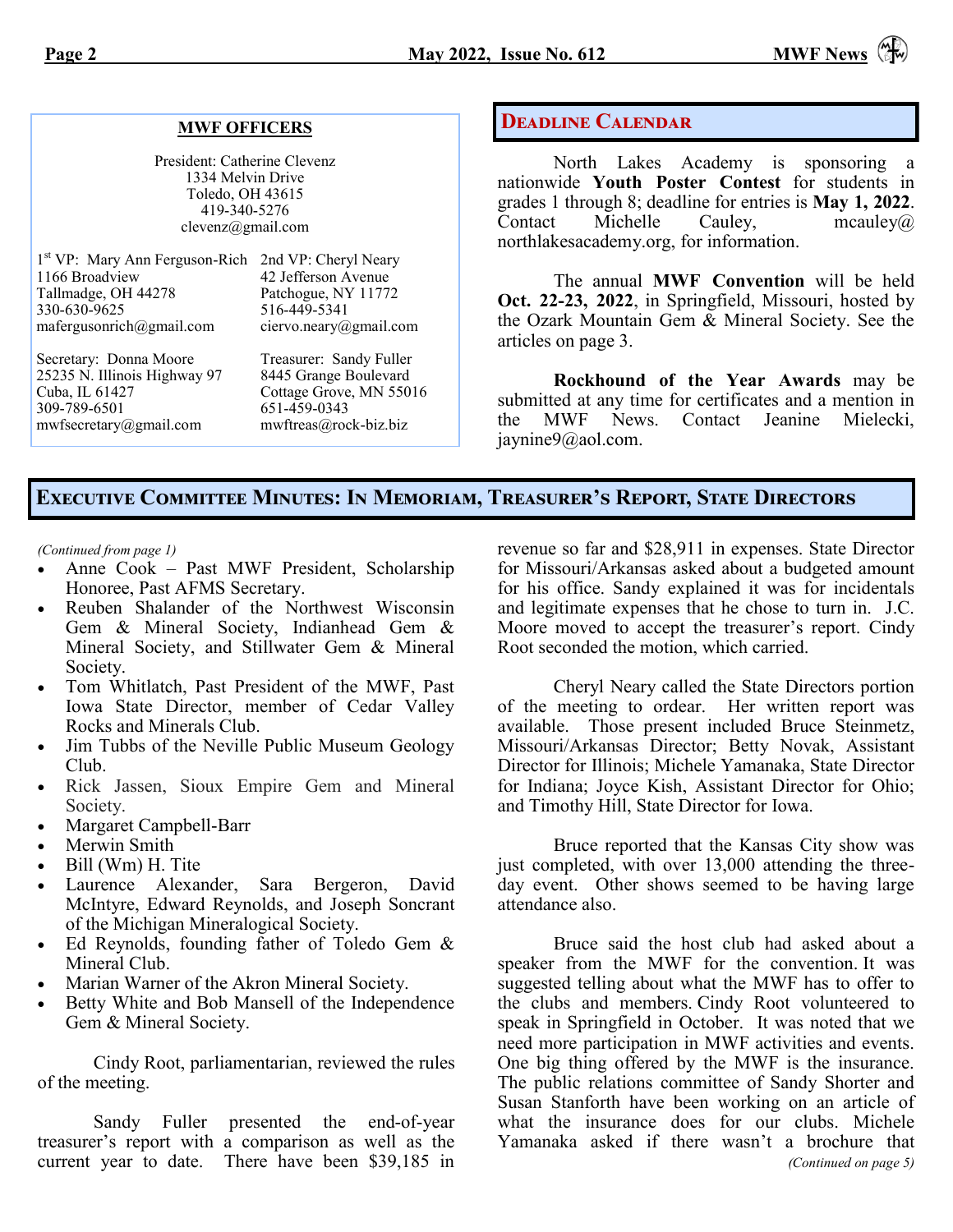

The annual convention of the Midwest Federation will be held Saturday and Sunday, Oct. 22- 23, in Springfield, Missouri, in conjunction with the annual gem and mineral show of the host club, the Ozark Gem and Mineral Society.

This is the annual meeting at which delegates from the MWF's member clubs raise and vote on issues that will affect the future actions of the federation. There will be a meet-and-greet social on Friday night. The State Directors' meeting, Executive Committee meeting, and the Council of Delegates meeting will all be held on Saturday; there will also be a lunch for attendees, as well as a dinner followed by the annual awards banquet. Sunday will feature two field trips, one for fossils in the morning and one to Fantastic Caverns in the afternoon.

The show, which will include rock and gem identification, a kids' corner, and a gem mine, will be held from 10 a.m. to 5 p.m. on Saturday and 10 a.m. to 4:30 p.m. on Sunday. Masks are recommended. An allday silent auction presented by the MWF will be part of the show on Sunday.

Most convention events, as well as the show, will be held at the Springfield Expo Center, 635 E. St. Louis Street. The Friday-night social will be held at the convention's host hotel, the University Plaza Hotel, diagonally across the street from the Expo Center. There will be a discounted rate for convention attendees, but reservations must be made before September  $10<sup>th</sup>$  to receive the discounted rate. The hotel phone number is 417-864-7333.

Other hotels in the area include the Tru by Hilton Downtown (417-249-1400), Baymont by Wyndham I-44 (417-986-1636), Hampton Inn & Suites (417-869-5548), Home2Suites by Hilton Springfield North (417-864-6632), and the Holiday Inn & Suites I-44 (417-865-8600).

Registration forms for attendance at the convention meetings and at the social events and field trips will be issued soon.

For more information about the convention, contact J.C. Moore, [jcmoore3rd@gmail.com.](mailto:jcmoore3rd@gmail.com) For more information about the show, contact the Ozark Mountain Gem & Mineral Society, omgms.57@gmail.com.

# **Come to the Convention This Fall. . . . . . Come Home With Memories of Fun!**

Two field trips will be held on Sunday, October  $23<sup>rd</sup>$ , for people attending the MWF Convention in Springfield, Missouri. But these two excursions won't be the only interesting attractions available.

**Fossil Field Trip:** According to the club, "As much as we'd love to have tons of opportunities for different rocks to hunt on local field trips in the area, the Springfield area has few locations for rockhounding." But there are fossils in them thar shale formations! The club will obtain access to local properties for digging; pre-registration wll be required.

**Fantastic Caverns Tour:** A group tour of Fantastic Caverns, which visitors ride through in trams, has been arranged. The fully guided tour lasts approximately 55 minutes through the underground cavern left by ancient underground rivers leaving behind beautiful cave formations including stalactites, stalagmites, columns, soda straws, flowstones, cave pearls, and draperies. The history of human activity in the cave is interesting, as well. The cave temperature remains a comfortable 60 degrees throughout the year.

General admission for adults is \$30 and for children aged 6 to 12 is \$17. This is why you'll want to pre-register for the MWF excursion; if there are 20 or more people in the group, adult admission drops to \$18.50 and child admission to \$7.

And if you're wondering what else Springfield has to offer . . .

**Springfield Botanical Gardens:** The attraction includes themed gardens, the Lions Club History Walk with granite lawn markers about Americans who made a difference, and the South Creek Greenway for walking, running, biking and wheelchairs.

At the time of the convention, attendees will have about one week to walk through the beautiful Mizumoto Stroll Garden, a Japanese garden with a koi lake, moon bridge, and meditation garden. For more information, see parkboard.org/274/Springfield-Botanical-Gardens.

**Wonders of Wildlife National Museum and Aquarium** includes a 1.5-mllion-gallon aquarium with 35,000 live fish, mammals and reptiles, as well as a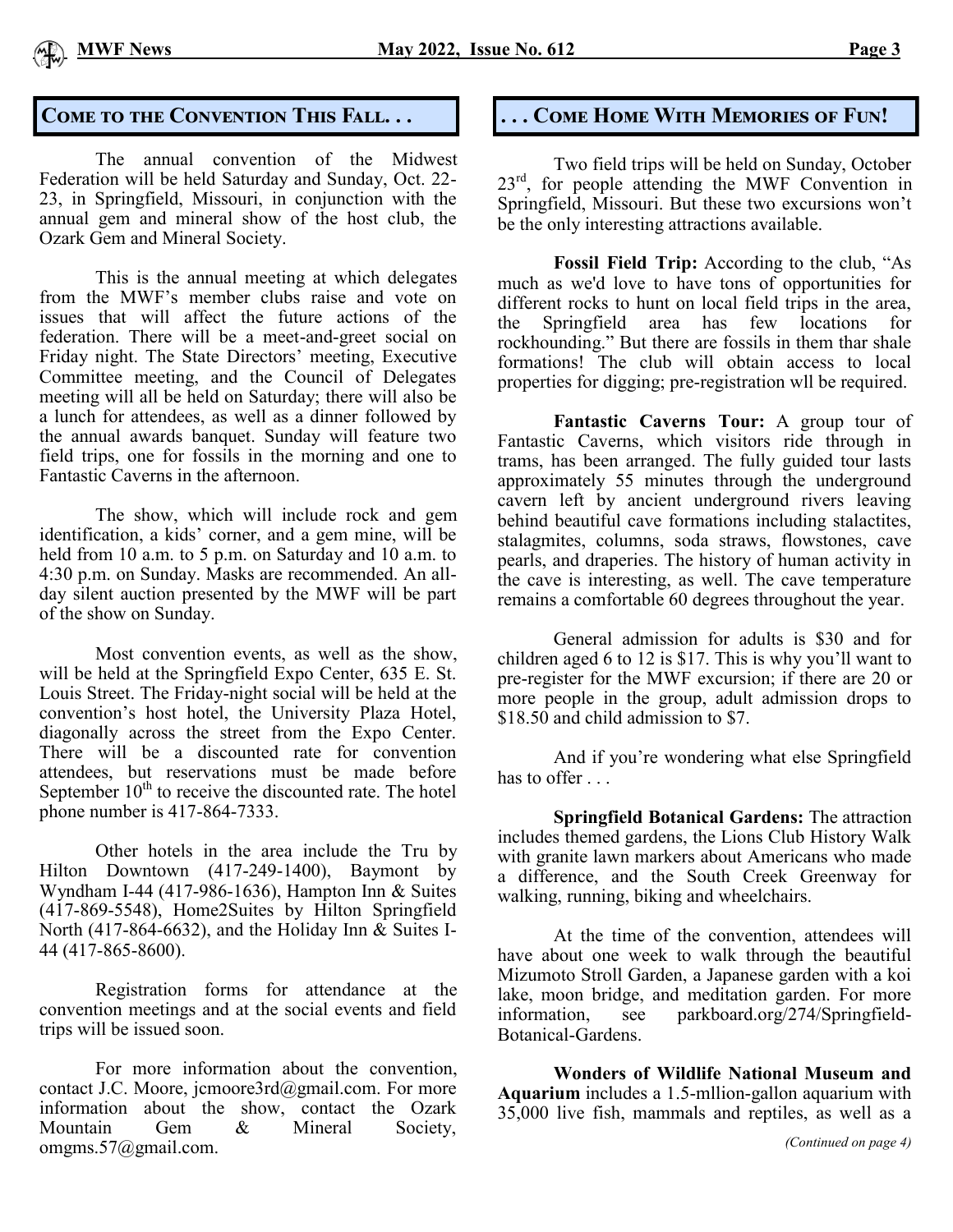#### **Come Home With Fun Memories, cont.**

*(Continued from page 3)*

museum with many exhibits, including American national parks, African wildlife, and a gallery dedicated to the journey of Lewis and Clark.

Attached to the Bass Pro Shops store, the museum also includes exhibits of mounted deer heads and an exhibit dedicated to U.S. presidents who were avid fishermen. For more information, see wondersofwildlife.org.



*The Polar Expedition and Penguin Cove is among the exhibits at the museum and aquarium. Photo from wondersofwildlife.org.*

**Missouri Institute of Natural Science:** The museum includes displays of minerals and fossilized bones; visitors are encouraged to hike up the hill and hunt for their own fossils among exposed boulders. It's open Monday through Saturday. For more information, see monatsci.org.

**Route 66 Car Museum:** Exhibits of cars from pre-World War I through the modern era, including classics and cars used in TV shows and movies. It's open seven days a week; for more information, see 66carmuseum.com.

#### **Help (Very Badly) Wanted**

Sandy Fuller, MWF Treasurer

I've had a great run as the MWF Treasurer for the last 14 years, but it is time to retire and turn in my abacus, adding machine, calculator and ledger book to someone with a computer and Excel or QuickBooks. Just like all MWF offices and committee chairmanships, the Treasurer is a volunteer position – i.e., no pay.

The MWF Executive Committee is looking for a new Treasurer to take over as soon as reasonably possible. I will be available to assist with the transition and act as a mentor. We are looking for someone who is:

- Familiar with basic accounting (not-for-profit accounting background is preferred).
- Detail oriented likes to find the "missing penny" when balancing the checkbook.
- Willing to make a multi-year commitment.
- Can make a time commitment of approximately two to three hours a month March through November, and 20 hours a month December through February.
- Treasurer needs to maintain membership in a MWF club.

The Treasurer will be appointed by the Executive Committee to finish out my term and then will be on the ballot in the fall. Attendance at Executive Committee meetings is expected.

If you are interested in the Treasurer position, or know of someone in your club who may be, please contact me at mwftreas@rock-biz.biz and/or Donna Moore, MWF Secretary, at mwfsecretary@gmail.com. A complete version of the job description can be requested from either of us.

*June Issue Submission Deadline Is May 3rd! Last edition before the two-month break!*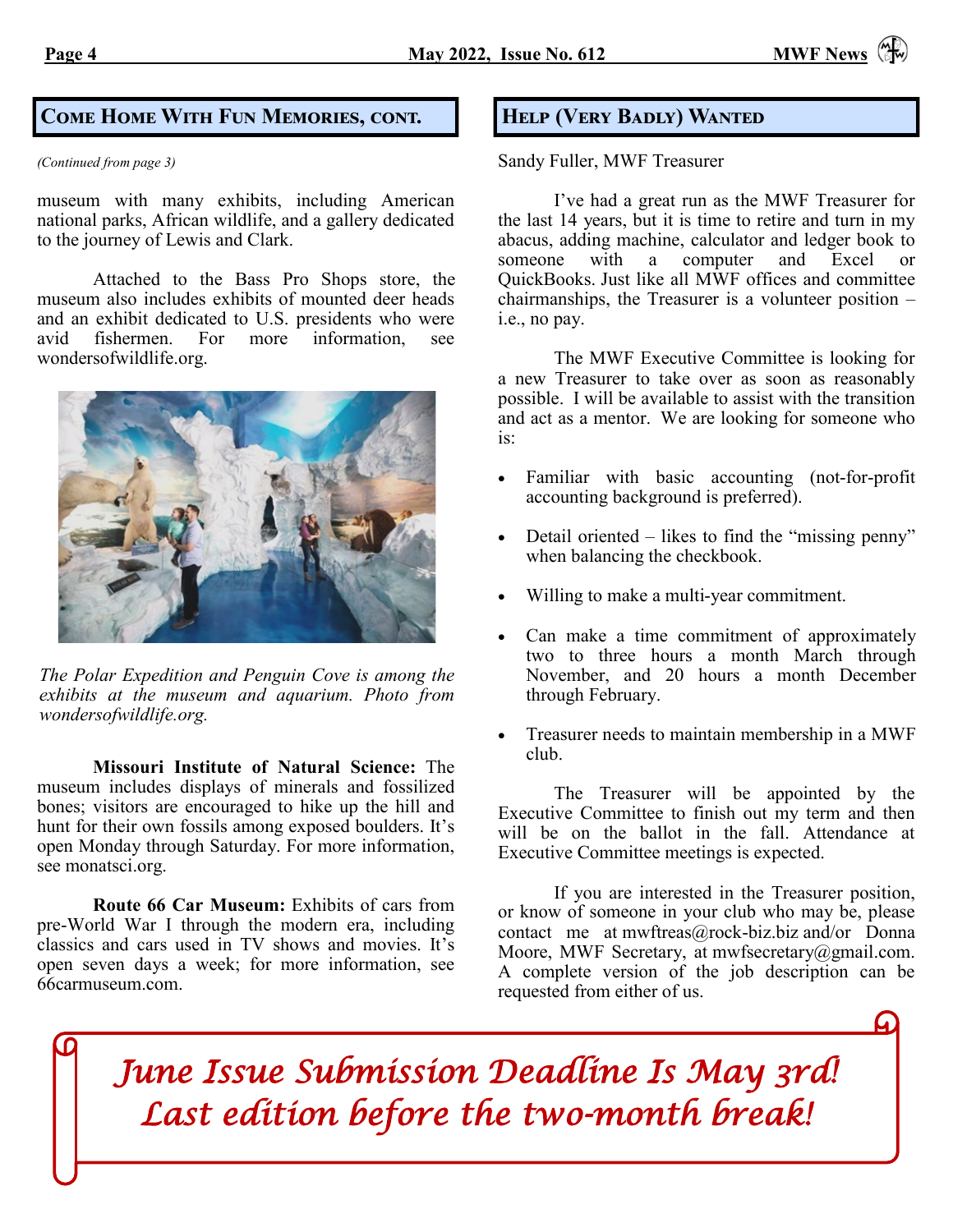

#### **Executive Committee Minutes: Committee Chairs, Archaeology to Merit Awards**

*(Continued from page 2)*

highlighted what the MWF does. J.C. Moore found copies in the supplies that were at the meeting.

Betty Novak of Illinois reported that the Chicago Rocks & Minerals Society last year did Zoom meetings. They postponed their auction, but are now starting in-person meetings. West Central Illinois Rock and Mineral Club lost their meeting site and are now meeting at the Lizzadro Museum. South Suburban Earth Science Club had also lost their meeting place.The Elgin Rock Club is trying to get back to inperson meetings. Chicagoland Gems & Minerals Association is going ahead with their show Memorial Day weekend in Kane County.

Joyce Kish said that Ohio is active again. She and Skeeter were on their way to the show in Columbus as she spoke. Toledo Gem & Rockhound Club planned their show for April 30-May 1. Catherine Clevenz added that the Northwest Ohio Rockhounds had a rock and craft show scheduled.

North and South Dakota were trying to get up and running again.

Indiana, Illinois, Iowa, Michigan, Minnesota, Missouri/Arkansas, and Nebraska had written reports.

#### **Reports from the Permanent Committees**

**Archaeology** – Skeeter Kish had a written report and added that things were starting to pick up.

**Boundaries** – Sandy Fuller, new chairman, reported nothing to report.

**Bulletin Editors** – Sharon Marburger had a written report. She has resigned from the chairmanship and we are looking for a replacement. She has offered to assist a new chairman.

**Club Rockhound of the Year** – Craig Heinze represented Jeannine Mielecki, who had a written report.

**Convention and Show Advisory** – J.C. Moore said he would report later in the meeting.

**Credentials** – David Root reported there was a quorum.

**Director of Supplies** – Andrea Morehead had no report. There was a question about MWF shirts. Originally gray polo shirts with MWF patch attached that had been sold. Now, several members had attached their own with the permission of the MWF.

**Directory and Calendar of Events** – Martha Miss was a dealer at the show. She reported the new 2022 MWF Directories were at the meeting and the rest will be mailed out soon.

**Education** – No report.

**Endowment Fund** – Cindy Root had a written report. Alan Hukill had an Endowment Fund Treasurer's report. He had added that there were \$18 in banking fees that were not included in the report.

**Environment and Legislation** – Catherine Clevenz had a written report. She added there was a lot going on. She would post the link for a new bill. She reported the government goal is that 30% of all public lands will be closed off so nothing can be done on them by 2030. She suggested members call their congressmen to vote no on this legislation. We will lose 23 million acres. We can no longer hunt on 1,000 miles of rivers, etc. The Bureau of Land Management has eliminated a lot of camp sites.

**Geology** – Dr. Cordua continues to be active on his Facebook page updating on Wisconsin and Minnesota geology.

**Historian & Archives** – Cindy Root had a written report.

**Insurance** – Sue Goedert had a written report.

**Junior Activities** – No report.

**Lapidary Arts** – David Root had a written report.

**Long Range Planning** – No report.

**Membership** – Jim Marburger had a written report.

**Merit Awards** – Mary Ann Ferguson-Rich reported that she had not received any entries for the *(Continued on page 6)*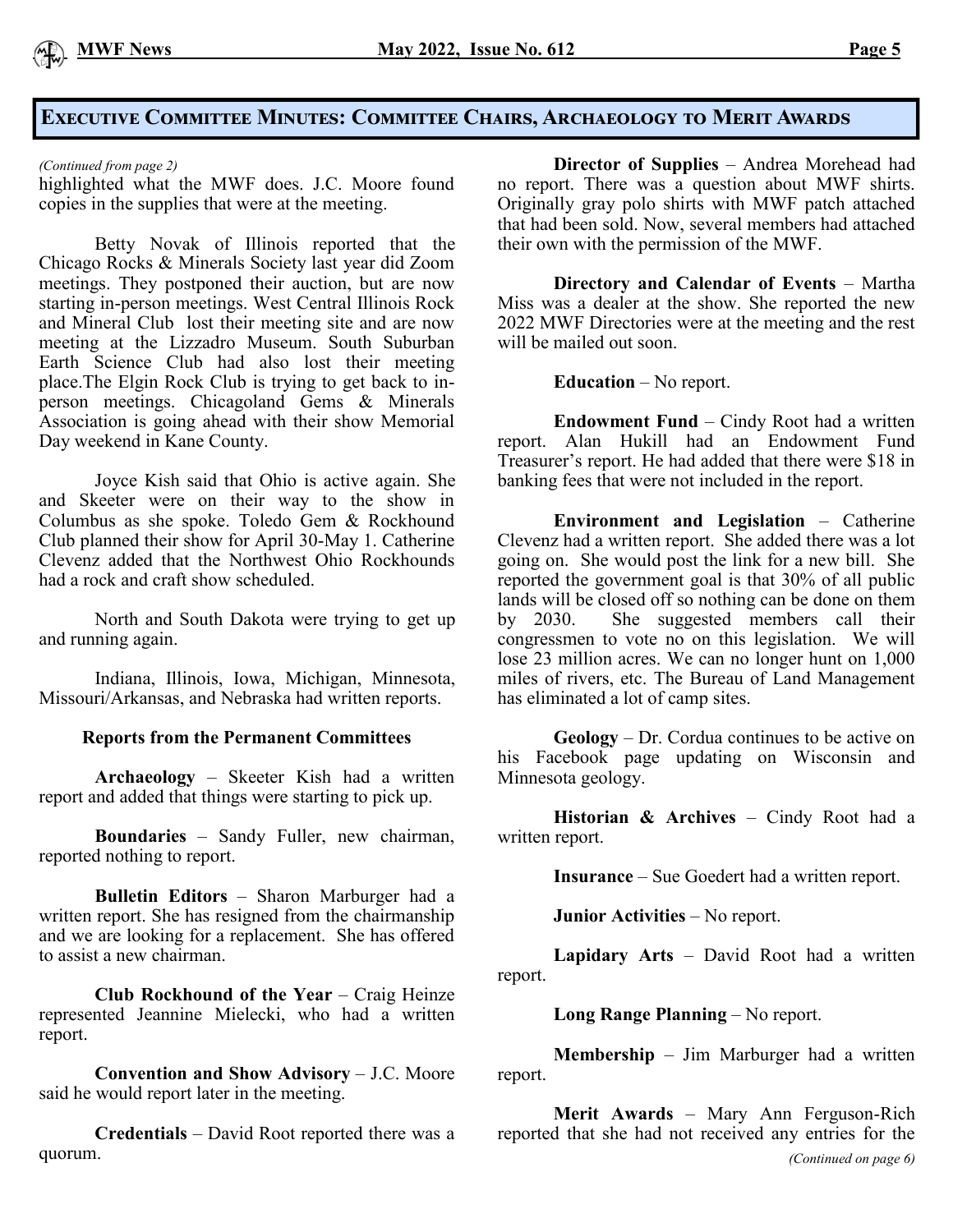## **Executive Committee Minutes: Committee Chairs, Convention Plans, Old Business**

MWF Contest. She said the All American Competition for the whole nation is still gummed up because of COVID. Her deadline was April 15, so she was hoping for a late entry or two. Clubs are just now resuming activities.

**Mineralogy** – No report.

**Newsletter** – Valerie had a written report thanking all the editors of, and writers of articles in, club newsletters. David Root said he thought Valerie was doing an amazing job on the newsletter.

**Paleontology** – No report.

**Program Competition** – Bob Powers had a written report.

**Program Requests** – Bob Powers had a written report.

**Program Review** – Jim Travis had a written report. He added that he is not seeing much in the way of new programs.

**Public Image & Courtesy** – Sandy Shorter had a written report. Susan Stanforth added that they are working on a more complete explanation of the insurance offered by the MWF.

**Safety & Field Trips** – No report.

**Scholarship** – Marge Collins had a written report.

**Silent Auction** – Susan reported there will be an MWF Silent Auction on Sunday at the convention in Springfield, Missouri in October. She needs people to donate stuff. (If you are not attending the convention, maybe you could send donations with someone else who is attending.)

**Technology Resources** – Nothing to report.

**Uniform Rules** – Nothing to report.

**Website** – The new MWF website is at mwfed.org. The old site will be deleted soon.

**Website Competition** – Brad Zylman had a written report.

*(Continued from page 5)* **Nominating Committee** – Susan Stanforth had a written report asking people to get involved.

> **Conventions** – J.C. Moore reported that Toledo had a nice show last year. COVID has played havoc with our schedule, but we have accomplished quite a bit. The Silent Auction took in over \$800 for Sunday only. He thanked the Toledo Gem  $\&$ Rockhound Club for hosting the 2021 Convention. It was noted they had a really nice setup, with a meeting room right at the entrance to the show. J.C. noted that if the meetings can be kept at the show site, it helps show attendance. That keeps a captive audience.

> The 2022 convention will be held in Springfield, Missouri, hosted by the Ozark Mountain Gem & Mineral Society. It will be held October 22 – 23. The host hotel is right across the street from the show site. Friday night there will be a meet and greet with the MWF Officers at the hotel at 7:00 p.m. Sunday there are two field trips. He repeated what he always says, "Don't change your show to host the MWF."

> The 2023 convention will be in Howell, Michigan, hosted by the Livingston Gem and Mineral Society in September.

> J.C. has reached out to the Chicagoland Gems & Minerals Association to see if they would like to host the next time we host the AFMS (2026), since it is centrally located with a major airport nearby. They are looking into it. Cindy Root asked about us going to Arkansas. J.C. has looked into that since three clubs are in the MWF, but the state actually has clubs in three federations. Bruce Stinemetz said he would put out some feelers.

#### **Old Business**

Filling MWF Chairmanships – A lengthy discussion was held about how to get more people involved on the committee level of the MWF. Some of the discussion included the following from various people. Either you want to do it or you don't. If you agree to take the position, do the job. Zoom is a tool, but we like to get together at different shows and meet the club members and let them see who the MWF executives are. Take the responsibility to get to the meetings. See what is on the way or in the area and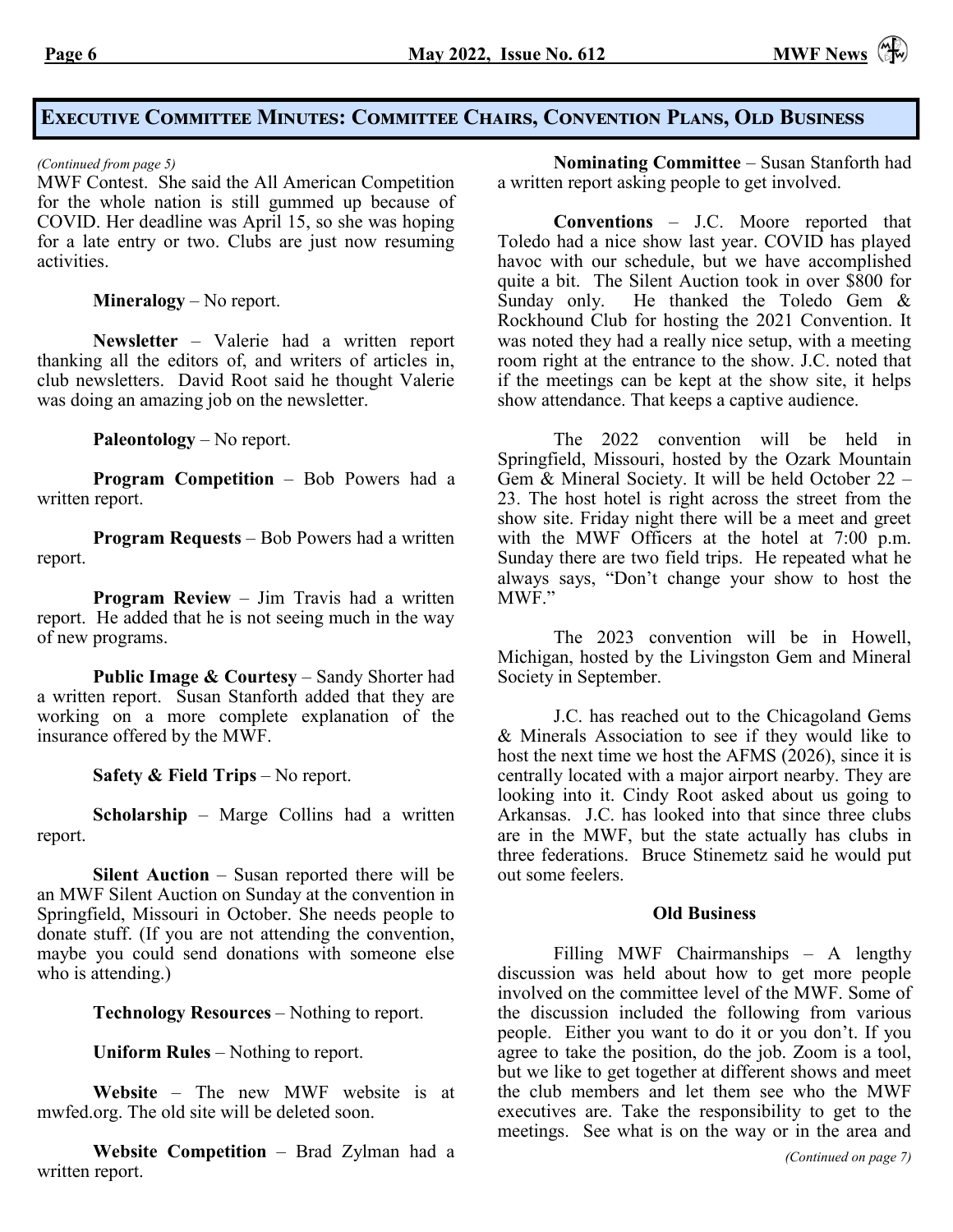

## **Executive Committee Minutes: New Business, AFMS Report, Zoom Discussion**

#### *(Continued from page 6)*

make it a mini-vacation. Maybe rewards and fun and games would be an incentive. This is a volunteer organization and the positive reward is participating. Should we look at mileage compensation for those who travel a long way? That might be very expensive. According to  $501(c)(3)$  rules, compensation is not legal. It is legal to take off mileage for volunteer travel on your income taxes. Cindy Root moved to table this discussion until the convention meetings. J.C. Moore seconded the motion, which carried.

#### **New Business**

Catherine noted that Sandy Fuller has resigned as MWF Treasurer. She has performed for the MWF so well it will be hard to replace her. No one has stepped up. Sandy noted that there are people in our clubs who know spreadsheets, QuickBooks, etc., and are familiar with non-profits that could serve as treasurer. There is an article in the newsletter asking anyone interested to contact Sandy or secretary Donna Moore.

Cindy Root brought up that she, Regina Kapta, and Tom Whitlatch were the administrators for the MWF Facebook page. Tom has passed away and Regina is not active right now, so we need another administrator. Tom had it set up so everything put on the page had to be approved. She had to take that off because she did not have the time to approve each thing that came up. It can be put back that way. She is working to update the page. David Rich offered to be an administrator.

Report from the AFMS by David Rich – The convention this year is to be in New Orleans in October. Information should be on the AFMS website. There is a new junior rockhound page on the AFMS website. He urged people to keep up with Catherine, the chair of the Environment and Legislation<br>Committee, and the American Lands Access and the American Lands Access Association.

David also reported that his home club, Summit Lapidary Club, likes Zoom and it should continue to get more people involved. He feels like he is able to participate (he was presently in Arizona for this meeting).

Cindy Root noted that Google Meeting is available through our new website. There are other meeting programs as well. It will be decided later if we will include Zoom as an option for the convention. It was noted that, in person, people can keep up with the meeting. Those Zooming often drop off. A comment was made that if we keep Zooming, it might be the end of the MWF. Another noted that Zoom is okay for a meeting or two, but, as Catherine Clevenz said, part of it all is meeting and socializing in person with all the people throughout the federation. She would like to see other people as impressed with the MWF as she has become.

Cindy Root moved to adjourn the meeting. Sandy Fuller seconded the motion, which passed. Catherine adjourned the meeting.



*This display by Brett Jurgens and James Marburger of amazing pink Crooked River petrified wood from Oregon won People's Choice Second Place at the Lincoln (Nebraska) Gem & Mineral Club's annual show in March. Photo by Sharon Marburger.*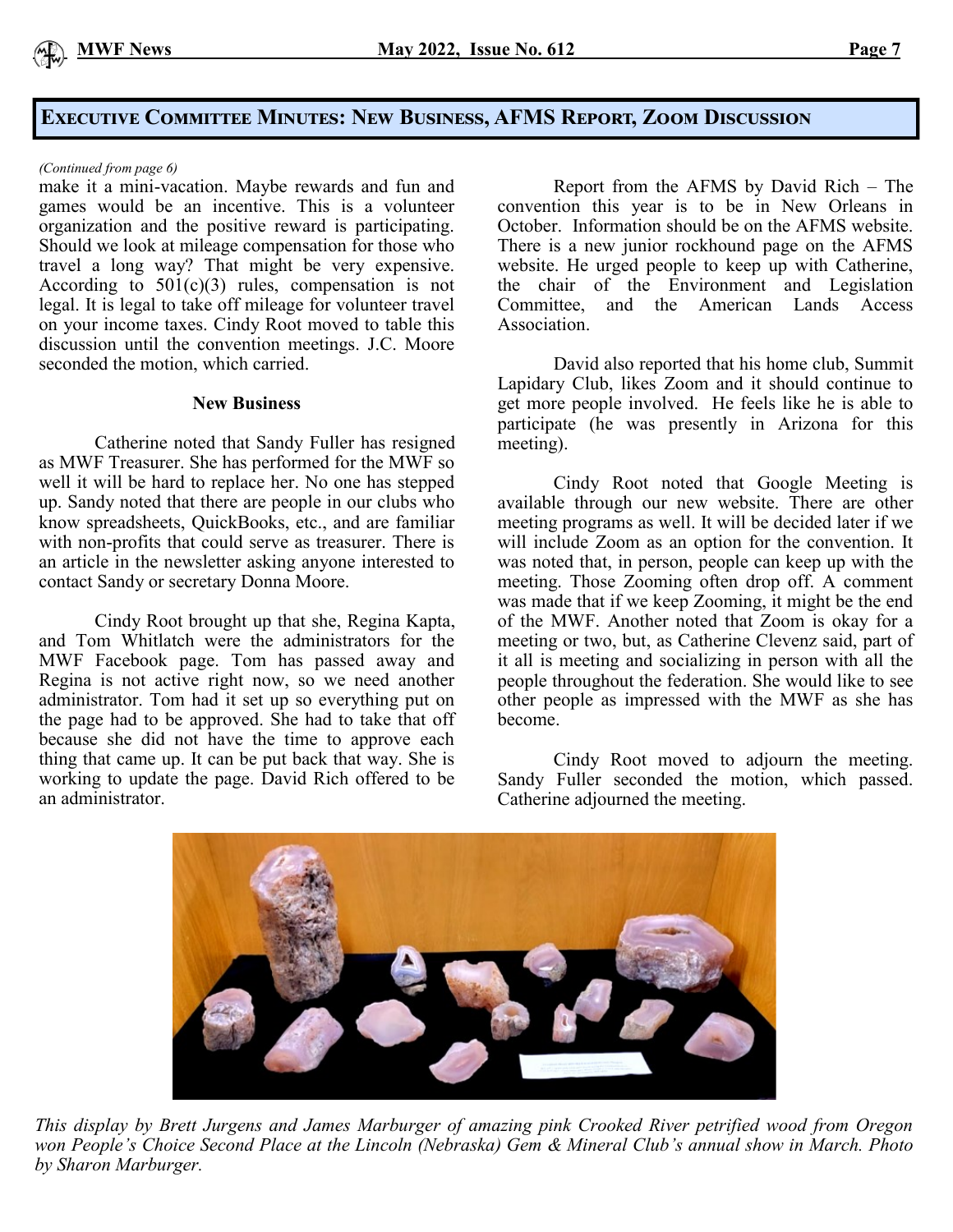#### **Executive Committee Received Reports from State Directors: Illinois, Indiana**

#### **SECOND VICE PRESIDENT CHERYL NEARY**

As second vice president, it is my responsibility to oversee the state directors and to provide guidance to them on issues that may occur. It has been my pleasure to deal with the many state directors in the Federation. I am happy to report that at this time there have been no major issues. The state directors, along with President Catherine Clevenz, Secretary Donna Moore, and Treasurer Sandy Fuller, have had several Zoom meetings to discuss membership within the territory of each state director. Thanks to Sandy for providing the information to all the state directors – guiding them to make the reminder calls to several clubs.

On one Zoom meeting we discussed how to have more participation from the clubs and what the federation presently offers our members and possibly should be offering to our members. As with any organization run by volunteers, the Federation needs more active volunteers to help maintain and guide the Federation. Your state directors can always use assistants if you are interested in participating or participating more! This is an excellent way to learn more about the Federation. It is an opportunity for you to express ideas. To paraphrase John F. Kennedy; "ask not what your Federation can do for you – ask what you can do for your Federation."

We all joined a club due to an interest in the hobby, whether your interest is largely for an education experience or to learn "how to." For your club to succeed, you need members who are willing to participate. The same on the federation level – members willing to participate. What makes your club successful? This also works for our federation.

Sharing ideas and experiences at the federation level is an important task. It is also an important task to maintain the clubs and help guide them with any issues – minor or major. Maintaining communications is a necessary task of your state directors. I commend them for their active participation and hope others will ask to join as their assistants.

#### **ILLINOIS STATE DIRECTOR SUSAN STANFORTH**

I recently emailed all of the Illinois clubs to request information based on four easy questions: 1) What are the club's strengths, 2) Age demographics, 3) Do they have any professional geologists as members, and 4) Is it difficult to get members to volunteer for offices.

My fav Ed Wagner of Lincoln Orbit Earth Science Society immediately responded. He estimated the club's strengths as 50% shows, 25% meetings/ programs, and 25% trips and picnics. He estimated the membership to be 20% juniors, 30% weathered rockhounds, 20% young adults, and the rest in the middle. LOESS is lucky to have quite a few professional geologists. He emphasized that it is VERY HARD to get volunteers.

The wonderful Connie Lavin of Des Plaines Valley Geological Society contributed to my query. Her club's strengths are 95% lapidary and 5% field trips. And they have club members doing recent presentations about petrified wood from the Southwest, the Lake Superior loop, and gemstone identification and necessary equipment. She also added that attendance is low and some are still in COVID lockdown, with fears of contracting any variants.

Paige Elsea of Rockhounds of Central & Southern Illinois was kind enough to report. Her club's strengths are education, workshops and field trips. Age is 50/50 young and old. They have a geologist in membership. Her answer about the difficulty of getting people to volunteer was clearly IMPOSSIBLE.

My club, Rock River Valley Gem & Mineral Society, is having a heck of a time finding locations for meetings and a venue for our Fall Swap. Our wonderful President Ruth Wheaton-Cox has been so very busy working overtime to solve our club concerns. Good officers are absolutely hard to find.

#### **INDIANA STATE DIRECTOR MICHELE YAMANAKA**

I have only been the State Director for Indiana for two months, so not much has happened. We have nine clubs in Indiana. As State Director, I contacted all the clubs that had not yet sent in their dues as of Jan. 1, 2022, and encouraged them to do so by Jan. 15. I reminded them that they would be entitled to a discount on MWF dues if submitted by the due date, and would also be eligible to get a free Diamond Dan Mini Miner *(Continued on page 9)*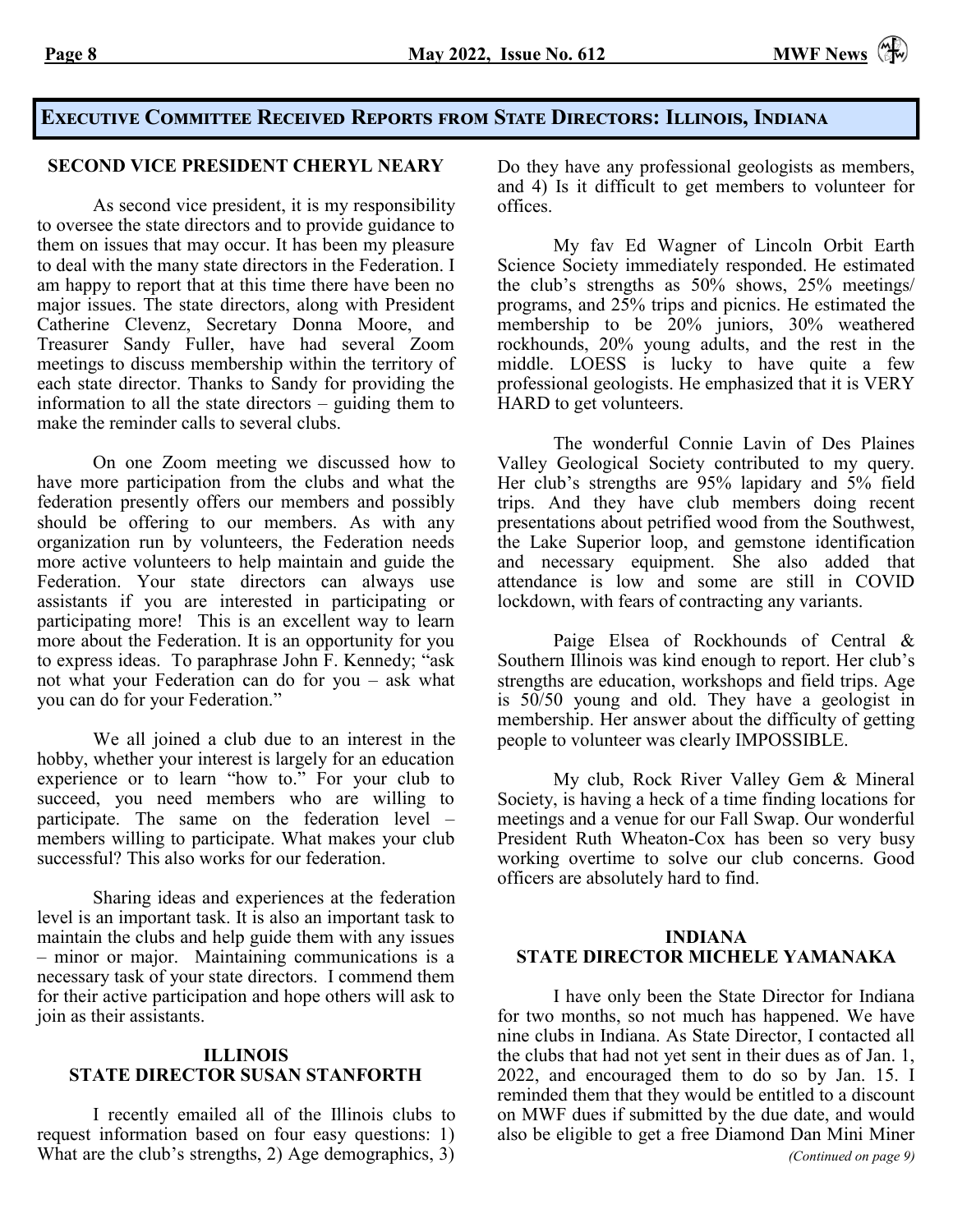

#### **Executive Committee Received Reports from state Directors: Iowa to Minnesota**

#### *(Continued from page 8)*

Monthly subscription for use with juniors and their newsletter. I am happy to report that all nine clubs have sent in their dues.

#### **IOWA STATE DIRECTOR TIMOTHY HILL**

#### **Black Hawk Gem & Mineral Society, Waterloo**

The club had a show at the Waterloo Center for the Arts on April  $10^{\text{th}}$ .

#### **Cedar Valley Rocks & Minerals Society, Cedar Rapids**

I had the pleasure of attending the CVRMS show on March 26, 2022. Before the doors even opened the parking was overflowing into the muddy wet grass area. It was windy, and about 19°, but this show was packed. All ages; and people were buying from the dealers. Prices were outrageously high, but that did not seem to slow down the buyers. Mineral specimens seemed to be the target for the purchasing crowd this year. I did not see a lot of high-end stuff going home with the visitors.



*Photo of this year's CVRMS show by Timothy Hill.*

#### **Chicauqua Rockhound Society, Mt. Pleasant**

Club remains in limbo. I am the president, as well as a board member for Geodeland Earth Science Clubs in Illinois.

#### **River Valley Rockhounds, Ft. Dodge**

Deb Davis writes:

Our meeting is Tuesday where we will have updates with show information if that helps. We had several new sign ups.

#### **Sac & Fox Lapidary Club, Fairfield**

Club president Mike Messer writes:

The Sac & Fox Lapidary Club has resumed regular meetings since last fall. We are not requiring masks at this time but have a few members who still wear theirs. We have a lot of things planned for this spring and fall. Dates are not finalized but we plan to do this in the next month. We will have our 3rd annual Geode Cracking Party planned for sometime in early May and our rock show in October.

We are in the process of planning three field trips for this year: geodes in March or April, druzy quartz and Missouri lace agate in the Potosi, Missouri area in April or May, and Mazon Creek fossils in Illinois in May or June. August 18th will be our club picnic. We will have many updates as time gets nearer to these activities. Keep on Rockin'!

#### **MICHIGAN STATE DIRECTOR JOHN DONKER**

Michigan is back and clubs are meeting once again. Some Michigan clubs are working on setting up their shows, auction sales, tailgate sales and field trips for the year.

Michigan, like most states, has lost some members due to COVID-19. We hope everyone is well and ready to get out again.

#### **MINNESOTA STATE DIRECTOR MARCIA OPATZ**

I emailed all the Minnesota clubs to see what speakers we have available as a state. Not a very big response, but maybe it will grow in the future.

The Minnesota Valley Gem & Mineral Club in Mankato is in danger of folding. A majority of members won't attend meetings due to COVID, and officers have resigned. The Club did not pay their *(Continued on page 10)*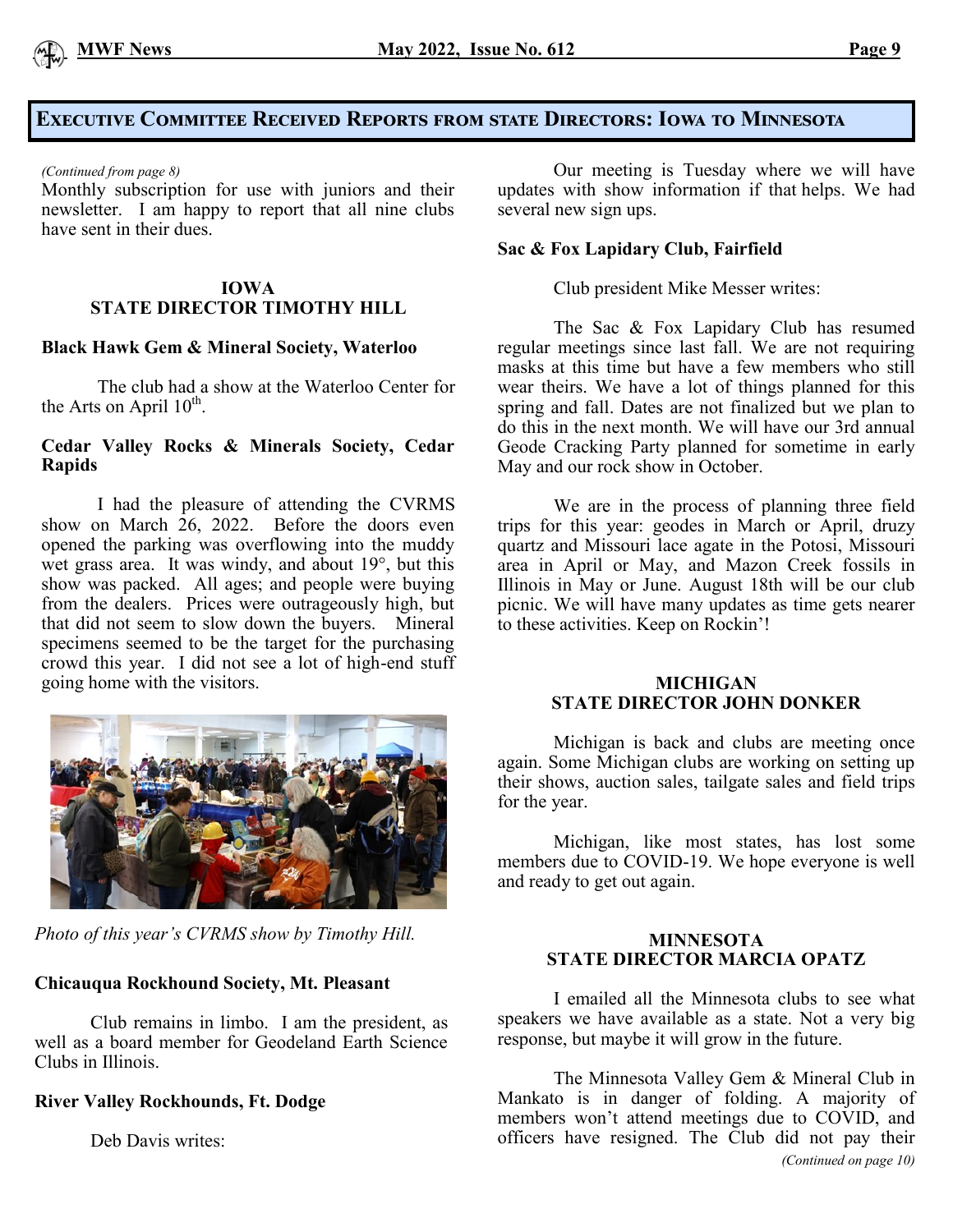# **Executives Received Reports from State Directors: Missouri-Arkansas to Nebraska**

MWF yearly dues, due to their questionable state. There are a couple of members who are hoping to kickstart the Club again.

The North Lakes Academy Rockhounds is a unique club because its membership is made up entirely of junior members. They have a dynamic, energetic leader, Michelle Cauley, who is working on her Master's degree in a geology-related field.

The Minnesota Mineral Club will be hosting the second year in a row at a new location. Last year they did reasonably well for a change of site AND a change of dates, from October to September.

The Cuyuna Rock, Gem, and Mineral Society is gearing up for their show in May. Last year's show was extremely successful, probably in part due to people wanting to get out.

The New Ulm Gem & Mineral Club is gaining membership, after numbers had been stagnant for a while. This may be caused by the upswing in the interest about the rock sciences.

The Carlton County Gem & Mineral Club is excited to be getting back to in-person meetings. Member Ted Chura is preparing a program on Minnesota minerals for the April meeting. Members are excited for the annual picnic and auction in June, and the Agate Stampede is back on the event line-up at the 53rd Annual Agate Days Gem & Mineral Show in July after a two year hiatus.

#### **MISSOURI-ARKANSAS STATE DIRECTOR BRUCE STINEMETZ**

Well, happily, all of the Missouri and Arkansas clubs have paid their dues. It took a while to get all the money in, but we didn't lose any clubs.

The Independence Gem and Mineral Society celebrated the club's 74<sup>th</sup> birthday on Feb. 12 with cake and a silent auction. Over \$1,000 was raised and every item was sold.

The Kansas City Gem & Mineral show was March 11-13. Two MWF member clubs, the

*(Continued from page 9)* Independence club and Show-Me Rockhounds of Kansas City, both participated in this association show.

> This year there will be a total of five shows held in the St. Louis area. The Rock Hobby Club of Greater St. Louis held a show in Kirkwood, Missouri in February. This was formally called the Cabin Fever Show. It was originally to be presented by a private promoter, but the promoter gave it up and the Rock Hobby Club took it over. The show was a great success. Rock Hobby also hosted a show in Bridgeton, Missouri in March, and will be presenting a show in Pacific, Missouri in May.

> The other two St. Louis-area shows are a St. Louis association show and a club show by the St. Louis Gem & Mineral Society.

> The Ozark Mountain Gem & Mineral Society will be hosting the MWF convention this fall. At one of the Zoom meetings held by the executive board, field trips were brought up, and it was hoped that a field trip would be a possibility at the convention. I contacted Amy Hinkler, the club president, and discussed the possibility of a field trip with her.

#### **NEBRASKA STATE DIRECTOR JIM MARBURGER**

Spring is trying to start here. The Lincoln Gem and Mineral Club had a show April 2 and 3. We have missed two years of shows, and had to learn how to do the show with a smaller group of members. Everyone is happy that the show is back. We are also planning for our second swap at the Beer Farm, an outside event June 25 and 26.

The Nebraska Mineral and Gem Club in Omaha is busy with planning their live auction June 11 at Zorinsky Lake, 8 a.m. to 4 p.m. It is a consignment auction. They are also planning for their show November 12 and 13 at Scott Center in the University of Nebraska at Omaha.

The Loup Valley Gem & Mineral Society in Columbus is just starting meeting this spring and will have a show this fall.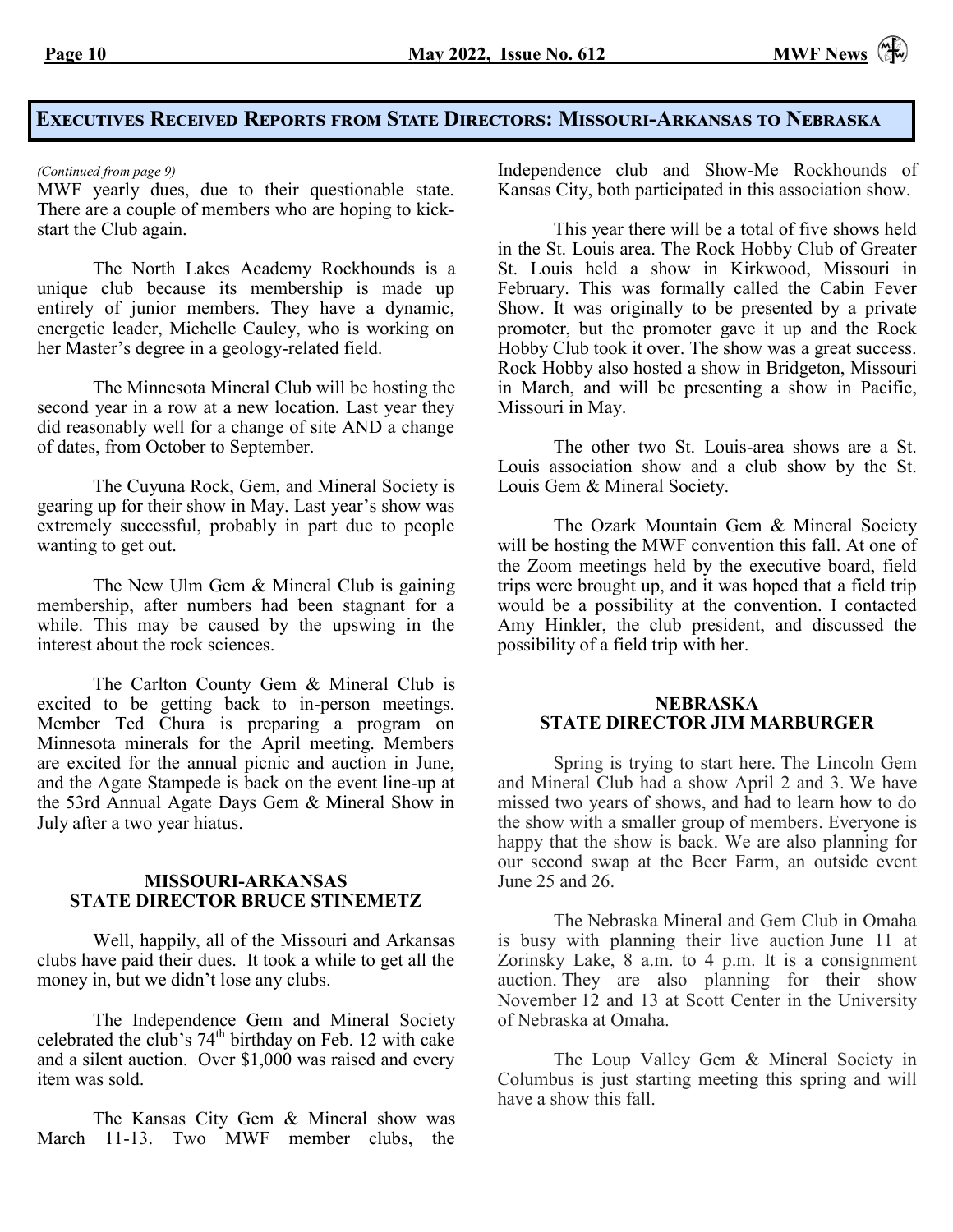

#### **MWF Committee Reports to Executive Committee: Archaeology to Environment**

#### **ARCHAEOLOGY SKEETER KISH, CHAIR**

The Archaeology Society of Ohio is beginning to meet again. Many chapters have already begun conducting meetings. The local chapters will be following the same as time goes on.

#### **BULLETIN EDITORS AIDS SHARON MARBURGER, FORMER CHAIR**

In 2022, the Bulletin Editors Aids Committee had 16 entries in the annual Bulletin Editors' Contest for judging. Twelve of those entries achieved first, second, and third places in the MWF competition. These have been forwarded to the AFMS to be judged nationally. Scores were very close.

I have submitted my resignation as BEAC Chair. I hope someone out there will step up to fill the position.

#### **CLUB ROCKHOUND OF THE YEAR JEANINE N. MIELECKI, CHAIR**

Since the MWF's Fall Convention, eight Rockhounds of the Year have been announced in the MWF News, and the announcement of the ninth is in the works. The eight Rockhounds of the Year who have been honored by their club and received a Certificate of Appreciation from the Midwest Federation are:

- Tammy Habegger-Spice, 500 Earth Sciences Club, Indianapolis, Indiana.
- Brian and Cindy Green, Rock River Valley Gem and Mineral Society, Rockford, Illinois.
- Linda and James O'Neal, Spring River Gem and Mineral Society, Cherokee Village, Arkansas.
- Joe and Gretchen Brafford, Dayton Gem & Mineral Society, Ohio.
- Kreigh Tomaszewski, Indian Mounds Rock & Mineral Club, Wyoming (Greater Grand Rapids), Michigan.

Doubling the recognition, Judi Allison, AFMS Rockhound of the Year Committee Chair, ensures that the announcement of each Rockhound of the Year named by the MWF is published in the A.F.M.S. Newsletter. Judi sends a Certificate of Appreciation on behalf of the AFMS, too, which is forwarded to the respective clubs.

#### **CREDENTIALS DAVID ROOT, CHAIR**

I started my Credentials duties at our April meeting. My thanks to J.C. Moore for filling in during the lapse.

#### **ENDOWMENT FUND CINDY ROOT, CHAIR**

We continue to receive donations on a random basis. At our convention in September we will again try a tricky tray. I have donations from the Moores and Julia Sherwood. I will also be adding to that list. If you have an item you would be willing to donate, please let me know and bring it along with you. It does not have to be rock or mineral in nature.

#### **ENVIRONMENT AND LEGISTRATION CATHERINE CLEVENZ, CHAIR**

The federal Department of the Interior will be requiring that the Bureau of Land Management (BLM) close hundreds of miles of roads, if a newly introduced bill passes in Congress. The name of this bill is H.R.1755. This is added to the rumors we're hearing that BLM is being directed to manage areas that are part of proposed wilderness bills as if they are wilderness. Even though the bills that are proposed to create these wilderness areas have small chance of passing in Congress, BLM will be exploring ways to close roads and manage them as wilderness anyway.

This massive wilderness bill will close 23 million acres of public land to the public in Idaho, Montana, Wyoming, Oregon, and Washington. Along with those lands are areas of camping and stretches of rivers. This bill will also prohibit boats, e-bikes, wheelchairs, and in some areas, even foot traffic. Conservation groups are pushing the 30 X 30 agenda more and more. What this means is that they want to protect 30% of all public lands and waters by the year 2030.

H.R.1755 was presented to Congress on March  $10<sup>th</sup>$  and will be voted on very soon. To read this bill for yourself, go to [www.govtrack.us/congress/](http://www.govtrack.us/congress/bills/117/hr1755/text/ih)<br>bills/117/hr1755/text/ih. To reach your State's [bills/117/hr1755/text/ih.](http://www.govtrack.us/congress/bills/117/hr1755/text/ih) To reach your State's Representatives and Senators, use the following links: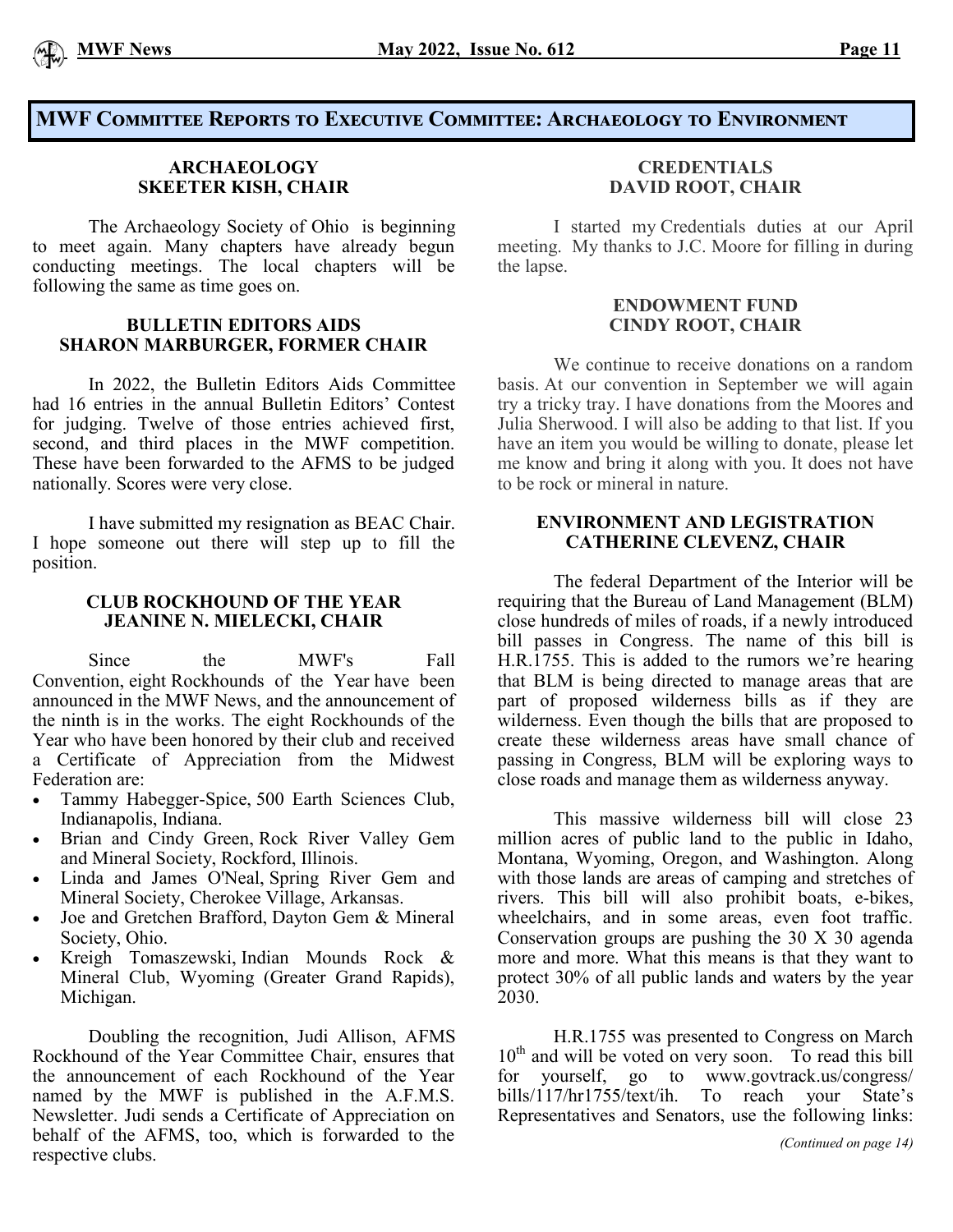

# **Upcoming Events**

| <b>Date and Time</b>                                 | Organization                                       | <b>Place</b>                                                                                      | Contact                                                           |
|------------------------------------------------------|----------------------------------------------------|---------------------------------------------------------------------------------------------------|-------------------------------------------------------------------|
| April 29-May 1<br>Fri 4-8, Sat 10-6,<br>Sun 10-5     | Kalamazoo Geological and<br>Mineral Society        | Kalamazoo Expo Center, 2900 Lake,<br>Kalamazoo, MI                                                | Wrifton Graham,<br>wrifton $\omega$<br>greatlakesgeneralstore.com |
| April 30<br>Sat, 10-4                                | Central Arkansas Gem,<br>Mineral & Geology Society | Johnson Pavilion, Burns Park,<br>Military Drive and Eldor Johnson<br>Drive, North Little Rock, AR | Bill Alcott,<br>mrbill@fidmail.com                                |
| <b>May 6-8</b><br>Fri noon-7,<br>Sat 9-5, Sun 10-4   | Central Missouri Rock and<br>Lapidary Club         | Knights of Columbus Hall, 2525<br>N. Stadium Blvd., Columbia, MO                                  | Mary Wozny,<br>lmwoz@msn.com                                      |
| <b>May 7-8</b>                                       | Cuyuna Rock Club                                   | Curling Club, County Fairgrounds,                                                                 | Ed Opatz,                                                         |
| Sat 9-5, Sun 10-4                                    |                                                    | 2000 SE 13th Street, Brainerd, MN                                                                 | opatz1@att.net                                                    |
| <b>May 7-8</b>                                       | Heart of Wisconsin Gem &                           | Fieldhouse, Marshfield High School,                                                               | Cynthia Kelman,                                                   |
| Sat 10-5, Sun 10-4                                   | Mineral Society                                    | 1401 Becker Road, Marshfield, WI                                                                  | kelman@tznet.com                                                  |
| <b>May 7-8</b>                                       | Northwest Ohio Rockhound                           | St. James Lutheran Church,                                                                        | Meg Barnhizer,                                                    |
|                                                      | Club                                               | 4727 Sylvania Ave., Toledo, OH                                                                    | superscouts@bex.net                                               |
| <b>May 13-15</b><br>Fri and Sat 10-5,<br>Sun 10-3    | Tri-State Gem & Mineral<br>Society                 | Joplin Historical & Mineral Museum,<br>504 S. Schifferdecker, Joplin, MO                          | Chris Wiseman,<br>$jmc$ -cwiseman $(a)$<br>sbcglobal.net          |
| May 14                                               | Coulee Rock Club of                                | Omni Center, 255 Riders Club Road,                                                                | Apryl Denny,                                                      |
| Sat, 9-3                                             | La Crosse                                          | Onalaska, WI                                                                                      | aldenny@viterbo.edu                                               |
| <b>May 14-15</b>                                     | Parma Lapidary Club                                | Soccer Sportsplex, 31515 Lorain,                                                                  | Bod Doyle,                                                        |
| Sat 10-6, Sun 10-5                                   |                                                    | <b>North Olmsted, OH</b>                                                                          | parmalapidary@yahoo.com                                           |
| <b>May 14-15</b>                                     | Rock Hobby Club                                    | Eagles Lodge, 707 W. Congress,                                                                    | Roy Hurlburt,                                                     |
| Sat noon-7, Sun 10-5                                 |                                                    | Pacific, MO                                                                                       | hurlburt@juno.com                                                 |
| <b>May 14-15</b><br>10-4:30 Sat,<br>10-4 Sun         | Wisconsin Geological<br>Society                    | Muellner Bldg., Hart Park,<br>7300 Chestnut, Wauwatosa, WI                                        | Paul Schmidt,<br>pvs@wi.rr.com                                    |
| <b>May 21-22</b>                                     | Cincinnati Mineral Society                         | Sharonville Convention Center,                                                                    | Terry Huizing,                                                    |
| Sat 10-6, Sun 11-5                                   |                                                    | 11355 Chester Road, Sharonville, OH                                                               | tehuizing@fuse.net                                                |
| <b>May 28-29</b>                                     | Chicagoland Gems &                                 | County Fairgrounds, 525 S. Randall,                                                               | Connie Lavin,                                                     |
| Sat 10-6, Sun 10-5                                   | <b>Minerals Association</b>                        | St. Charles, IL                                                                                   | nival48@hotmail.com                                               |
| <b>June 3-5</b><br>Fri noon-6, Sat 10-6,<br>Sun 11-4 | State Line Gem & Mineral<br>Society                | Junior Fair Bldg., County Fairgrounds,<br>8514 State Route 108, Wauseon, OH                       | Sherman Kardatzke,<br>sakardatzke@gmail.com                       |
| June 4                                               | Gem City Rock Club                                 | Boudreaux Visitor Center, Mark                                                                    | Brad Fanning,                                                     |
| Sat, 10-5                                            |                                                    | Twain Lake, Monroe City, MO                                                                       | bfanning58@yahoo.com                                              |
| <b>June 4-5</b>                                      | Coulee Rock Club of                                | Omni Center, 255 Riders Club Road,                                                                | Allison Conrad,                                                   |
| Sat 10-5, Sun 10-4                                   | La Crosse                                          | Onalaska, WI                                                                                      | rockinbabe@acegroup.cc                                            |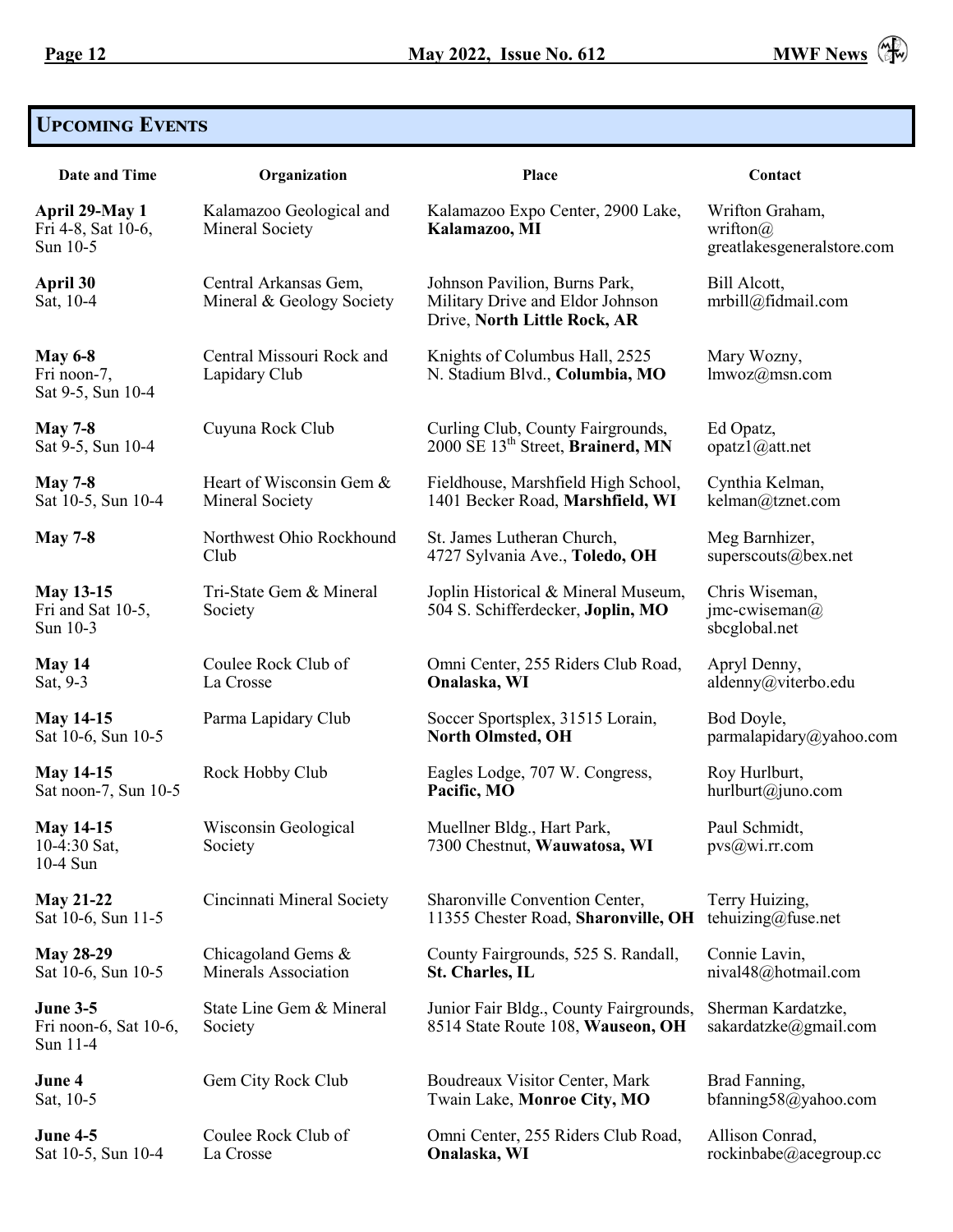# **Upcoming Events, continued**

| <b>Date and Time</b>                                      | Organization                                            | Place                                                                                   | Contact                                          |
|-----------------------------------------------------------|---------------------------------------------------------|-----------------------------------------------------------------------------------------|--------------------------------------------------|
| June 11                                                   | Indian Mounds Rock and                                  | Woodland Drive-In Church,                                                               | Kreigh Tomaszewski,                              |
| Sat, 9-noon                                               | Mineral Club                                            | 2600 Breton SE, Grand Rapids, MI                                                        | kreigh@gmail.com                                 |
| June 11                                                   | Nebraska Mineral & Gem                                  | Main Shelter, Lake Zorinsky,                                                            | Tammy Jeanneret,                                 |
| Sat, 9-4                                                  | Club rock auction                                       | 156 <sup>th</sup> and F Street, <b>Omaha</b> , NE                                       | tjeanneret@hughes.net                            |
| <b>June 11-12</b><br>Sat 10-6, Sun 11-5                   | Mid-Ohio Mineral &<br>Fossil Club                       | Fairhaven Hall, County Fairgrounds,<br>750 N. Home Road, Mansfield, OH                  | Tom Kottyan,<br>themineralhouse@<br>netzero.net  |
| <b>June 24-26</b><br>Fri 10-6:30,<br>Sat 9-6:30, Sun 10-4 | Lawrence County Rock<br>Club                            | County Fairgrounds, 11261<br>US Highway 50W, Bedford, IN                                | Kathy Shaffer,<br>812-671-8704                   |
| <b>June 24-26</b><br>Fri 2-6, Sat 9-6,<br>Sun 9-3         | Osage Rock & Mineral<br>Club                            | Community Center, 309 E. 2 <sup>nd</sup> Street,<br>Eldon, MO                           | Steve Rudloff,<br>srudloff@fastmail.com          |
| <b>June 25-26</b>                                         | Lincoln Gem & Mineral                                   | Beer Family Farm, 18701 Ashland                                                         | Jayne Beer,                                      |
| Sat 9-6, Sun 10-4                                         | Club rock swap                                          | Road, Ashland, NE                                                                       | jbeer60070@aol.com                               |
| <b>July 15-16</b>                                         | Lakeland Gem & Mineral                                  | Lakeland Union High School, 9573                                                        | Ron Zimmer,                                      |
| Fri 10-6, Sat 9-5                                         | Club                                                    | State Highway 70, Minocqua, WI                                                          | rzimmer@charter.net                              |
| <b>July 16-17</b><br>Sat & Sun, 9-5                       | Carlton County Gem &<br>Mineral Club                    | Riverside Arena, 20 Earl Ellens<br>Drive, Moose Lake, MN                                | Lynn Svercl,<br>DanLynnSunriseFarm@<br>yahoo.com |
| July 30                                                   | Sioux Empire Gem and                                    | Bethany Reformed Church,                                                                | Harlan Hoogeterp,                                |
| Sat, 10-5                                                 | Mineral Society                                         | 702 W. 7 <sup>th</sup> Street, Canton, SD                                               | rockswap@segams.org                              |
| Aug. 8-14                                                 | Copper County Rock &                                    | Keeweenaw Week includes show,                                                           | George Schriver,                                 |
|                                                           | Mineral Club                                            | field trips to copper mine piles                                                        | pres@ccrmc.info                                  |
| Aug. 19-21<br>Fri 3-8, Sat 10-6,<br>Sun 11-5              | Greater St. Louis Association<br>of Earth Science Clubs | Auditorium, Machinists Hall,<br>12365 St. Charles Rock Road,<br><b>Bridgeton, MO</b>    | Jerry Kubat,<br>gkubat7911@sbcglobal.net         |
| <b>Aug. 20</b>                                            | Heart of Wisconsin Gem &                                | Lot by Dunham Sports, 5601 US Hwy                                                       | Sandy Brandl,                                    |
| Sat 10-5                                                  | Mineral Society                                         | 10-E, Stevens Point, WI                                                                 | stonez@tds.net                                   |
| Aug. 20-21                                                | Northwest Wisconsin Gem                                 | Expo Bldg., County Fairgrounds,                                                         | Roy Wickman,                                     |
| Sat 10-5, Sun 10-4                                        | & Mineral Society                                       | Highway 48 North, Rice Lake, WI                                                         | rktswick@chibardun.net                           |
| <b>Aug. 27</b>                                            | Racine Geological Society                               | Bartlett Youth Foundation, 1120                                                         | John Lowman,                                     |
| Sat 10-5                                                  |                                                         | N. Stuart Road, Mt. Pleasant, WI                                                        | 262-989-9193                                     |
| Aug. 27-28<br>Sat & Sun, 8-4                              | Chippewa Valley Gem &<br>Mineral Society rock swap      | Town of Wheat lower pavilion and<br>field, 6303 County Highway X,<br>Chippewa Falls, WI | Paul Tubbs,<br>bizpam1@gmail.com                 |
| Aug. 27-28                                                | Peoria Academy of Science                               | Eastside Center, 1 Eastside Drive,                                                      | Jim Travis,                                      |
| Sat 9-5, Sun 10-5                                         | Geology Section                                         | <b>East Peoria, IL</b>                                                                  | boatnick@aol.com                                 |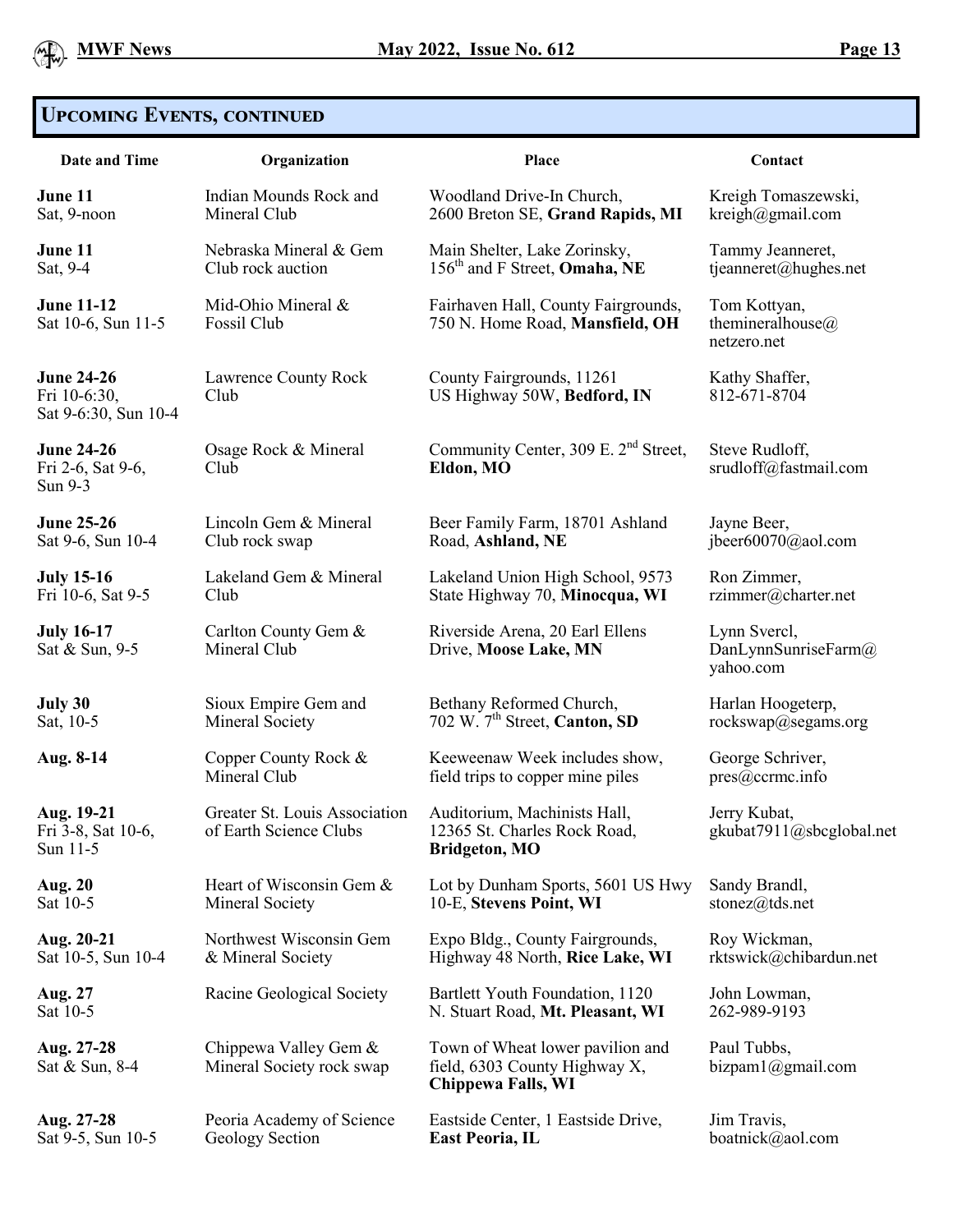# **MWF Committee Reports to Executive Committee: Historian to Program Requests**

*(Continued from page 11)*

[www.house.gov/representatives](http://www.house.gov/representatives) and [www.senate.gov/](http://www.senate.gov/senators/senators-contact.htm) [senators/senators](http://www.senate.gov/senators/senators-contact.htm)-contact.htm.

#### **HISTORIAN AND ARCHIVES CINDY ROOT, CHAIR**

Files of the MWF remain on a Google Drive separate from the website. If you would like access to this information, e-mail me at d-root $@$ comcast.net. If [you use any of the items from this site, it is asked that](mailto:d-root@comcast.net. If%20you%20use%20any%20of%20the%20items%20from%20this%20site,%20it%20is%20asked%20that%20you%20give%20credit%20to%20the%20sources%20of%20pictures%20you%20use.)  [you give credit to the sources of pictures you use.](mailto:d-root@comcast.net. If%20you%20use%20any%20of%20the%20items%20from%20this%20site,%20it%20is%20asked%20that%20you%20give%20credit%20to%20the%20sources%20of%20pictures%20you%20use.)

#### **INSURANCE SUE GOEDERT, CHAIR**

Insurance has been going pretty smoothly. It's more expensive this year, but only because we have more members! The insurance agency has been very quick to respond to any inquiry.

#### **LAPIDARY ARTS DAVID ROOT, CHAIR**

Need help with a particular lapidary skill? I have a list of people willing to mentor you.

#### **MEMBERSHIP JAMES MARBURGER, CHAIR**

Membership information has been sent to the clubs wanting to join the MWF.

#### **NEWSLETTER VALERIE J. MEYERS, CHAIR**

This isn't so much a report as a thank-you to all editors of, and writers of articles in, club newsletters. I know that it's not easy for a lot of editors to persuade their members to submit original articles, and it's not always easy to write an article – even one based on your personal experience. But original articles make a club's newsletter better – and more than that, they make the MWF News better when I can scoop them up and reprint them! So thank you all!

Don't forget that there won't be a July or August newsletter. If you have an article you'd like to put in the newsletter before September – and certainly if you have a show before September that you'd like to have listed in "Upcoming Events" – be sure to get the article or information to us before the June issue deadline, which is May  $3<sup>rd</sup>!$ 

#### **PUBLIC IMAGE AND COURTESY SANDY SHORTER, CHAIR**

Public image committee is currently researching the insurance policy that is offered to our members.

We plan to send out short informative reminders of the many benefits the Federation offers, with the goal of reminding members to make use of them. Our hope is that, by expanding the use of our benefits, we can maintain and grow our membership.

#### **MWF PROGRAM COMPETITION ROBERT POWERS, CHAIR**

A request was made to DeLane Cox, the 2022 AFMS Program Competition Committee chair, for the Judging Form for submitted programs. These are said to be on the AFMS website, but site searches did not locate any. The Judging Form is necessary to evaluate the three programs that were submitted to the MWF. Also requested was the AFMS schedule for their competition.

DeLane was also requested to provide a replacement of the DVD "Beginning Intarsia." This DVD was not in the package when delivered to the requesting club. The replacement was requested earlier from her predecessor, Darrel Watkins. This DVD is no longer available for purchase, but the AFMS has rights to duplicate and provide it to member organizations.

#### **PROGRAM REQUESTS ROBERT POWERS, CHAIR**

MWF members clubs have significantly increased their use of the Program Library in recent months. In March 2022 alone, DVDs were returned from five rentals, along with the \$5 fee. Since the last report to the MWF Committee, program requests were received from multiple member organizations, including from clubs Minnesota, Missouri, Illinois and Ohio.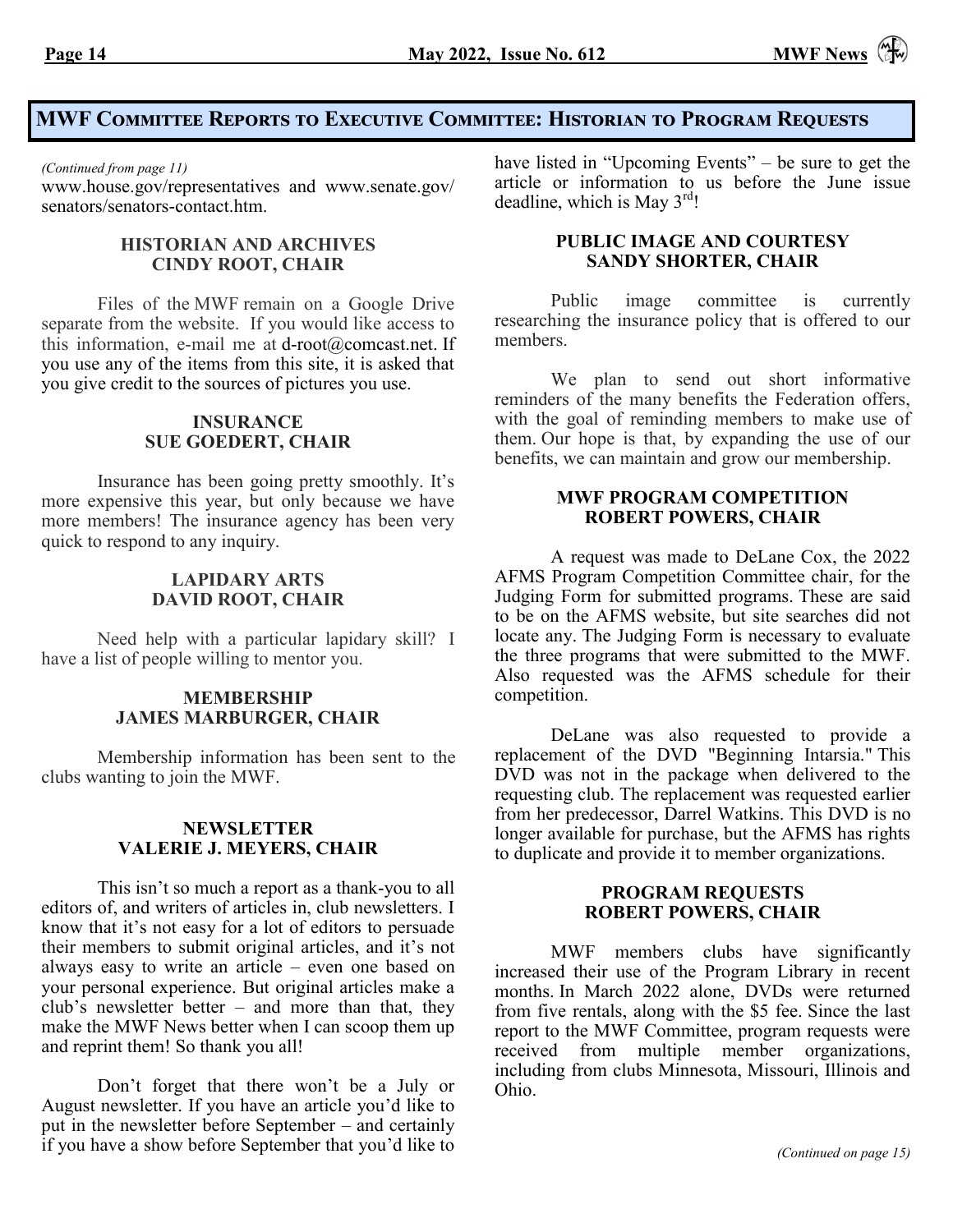#### **MWF Committee Reports to Executive Committee: Program Review to Website**

*(Continued from page 14)*

The more recent acquisitions to the DVD library continue to be popular, as well as the earlier DVDs. The most recent DVD provided by the AFMS is DVD #86, Treasures of the Earth, from PBS' "Nova." There are three segments of 60 minutes each on this DVD: "Gems," "Power," and "Metals."

The master listing of available DVDs was updated in March. This includes the new titles and the addition of lengths of the DVDs. The updates will be published in the 2022 MWF Directory.

Please look over the Lending Library listing. There is a wide range of very interesting material at your disposal. Consider a DVD as a great way to back up a speaker, who may unexpectedly need to cancel. Select what your organization finds most interesting, and it will be delivered to you at your request with minimal cost.



*A publicity photo for Nova's "Treasures of the Earth – Gems." Photo from pbs.org/wgbh/nova/video/ treasures-of-the-earth-gems.*

#### **PROGRAM REVIEW JIM TRAVIS, CHAIR**

Sorry to say I haven't viewed anything good lately. I need to go through the library and see if there are any holes, I haven't done that.

#### **SCHOLARSHIP MARGE COLLINS, CHAIR**

This is an abbreviated format, since a detailed list of all donations is only customary for the convention (in September this year). Eleven donations totaling \$3779 were received between August 21, 2021

and March 1, 2022 – six from clubs and four from individuals.

A Living Memorial donation honors Bernice McCloskey. The Memorial donations honor Margaret Campbell-Barr, Anne and Bill Cook, Merwin Smith, and William (Bill) H. Tite.

These were sent by or credited to the Kettle Moraine Geological Society (Wisconsin), Midwest Mineralogical & Lapidary Society (Michigan), Show-Me Gems & Minerals Club (Missouri), Sac & Fox Lapidary Club (Iowa), Tri-County Rocks & Minerals Society (Michigan), Blossomland Gem & Mineral Society (Michigan), Cuyuna Rock, Gem & Mineral Society (Minnesota), and the Minnesota Mineral Club.

As always, all contributions are sincerely appreciated! Several of the donations were very generous - helping to boost the total. Eleven contributions in  $\overline{\text{six}}$  months is below the average – likely due to clubs having to cancel meetings and other activities this past year.

*Please consider – Why wait to make memorial donations? Why not honor one or more of your indispensable club members now? Is there an individual or a couple who have been 'pillars' of your club, sharing their time and talents over the years? A Living Memorial is a tribute for valued members and a the opportunity for a celebration when everyone can enjoy the recognition.* All Memorials are added to the list in the MWF Directory. New additions are highlighted each year.

Donations and Memorials payable to *AFMS Scholarship* should be mailed to:

> MWF Scholarship Committee c/o Marge Collins 3017 Niles-Buchanan Road Buchanan, MI 49107

#### **WEBSITE CINDY ROOT**

Our website has moved to mwfed.org. The old site is no longer being updated and will disappear when the old AFMS site disappears. I am looking for someone who would be interested in helping with the *(Continued on page 16)*